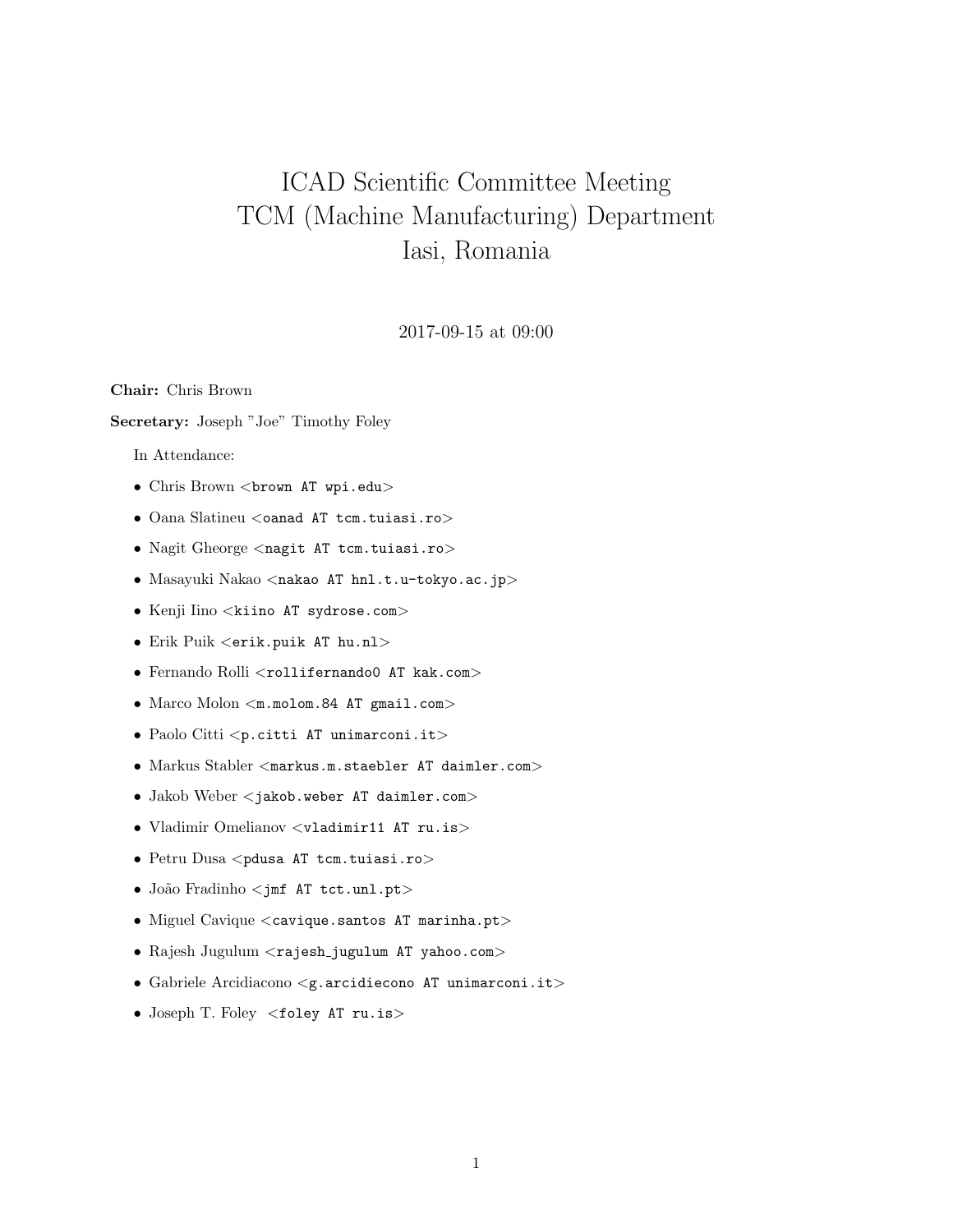# 1 Consider agenda

# 2 Introductions

Oana: Prof. Gheorghe Nagit was heavily involved in making ICAD 11 possible.

Gheorghe: "I want to welcome you to the department of machine making technology. I want to wish you full success and thank you for visiting us"

Chris: This has been a beautiful place to come. The food is wonderful and the people are friendly. It has been a nice place to work and come together.

# 3 Appoint recording secretary

Joseph Foley is appointed and accepts.

# 4 Nomination and election of a chair

Chris Brown is nominated. Elected 16-0-1.

# 5 Proposals for ICAD12

Reykjavik University is happy to host in Iceland in 2018. The planned date is October 8-11. Joseph presents https://icad2018.ru.is The fee is currently 600euro because Iceland is expensive. Erik mentions the news feed on the website for keeping people updated. Joseph gives out Icelandic chocolate to scientific committee. The proposal is accepted without objections.

Organizing committee: Joseph T. Foley (RU), David S. Cochran (Perdue Fort Wayne), Erik Puik (Hogsteed Utrecht), Mirtzi Betasolo (University of Papa New Guinea).

Erik mentions that the website has a "News" feed which should make it easy for people to see what is going on. It currently has a posting about Nam Suh's honorary degree.

## 6 Proposals for ICAD13

We have Prof. Ang Liu on Skype from University of New South Wales who would like to host in 2019. One of the top 50/100 universities in Australia. Largest and best egnineering school in Australia, located in Sydney. 3 days in November, which is start of Summer. Paper publication 9 month cycle. Conference themes: DTM, AD applications, AD development, AD for Industry 4.0, design education.

#### 6.1 Program

- 1-2 AD tutorial sessions
- 2-3 keynote
- 8-10 technical presentations
- Special workshop on digital twin
- One-day social program in Sydney

There is affordable lodging at the school to be utilized. Some hotels are near the Coogee beach; 10 minutes to campus. The classroom is electronically equipped. Large conference halls are really nice. There is a major international airport in Sydney which is 20 minutes by car to UNSW.

There are lots of attactions in Sydney for the social program. This includes the Sydney playhouse, hiking.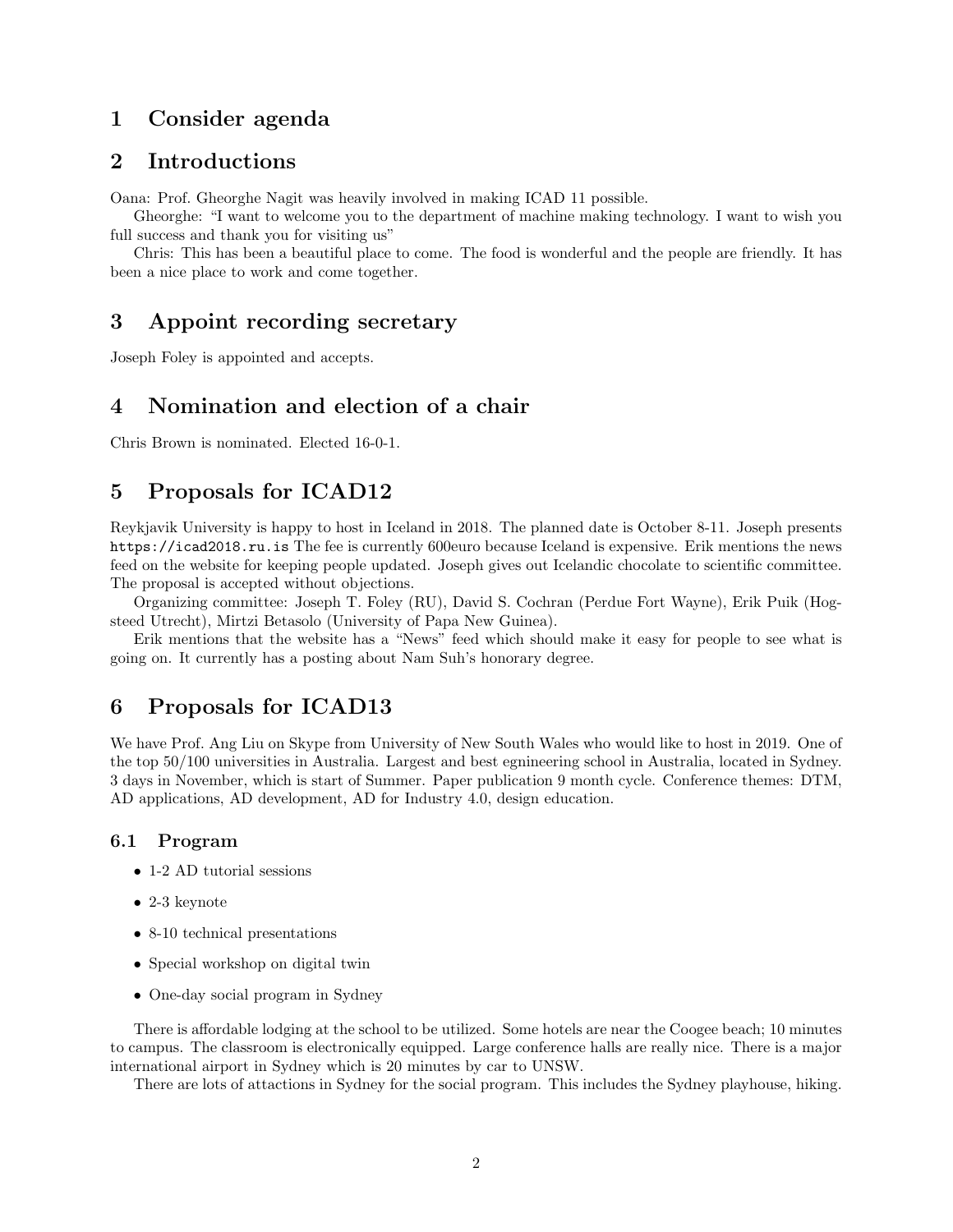### 6.2 Opportunites and Challenges

Strategic support from University leadership. UNSW has ambition to strengthen design education. We are in the middle of hiring a new head of design.

Challenges stem from the location, particularly from Europe. Espect a layover somewhere like Hong Kong. Australia does not have a heavy manufacturing sector, making it hard to get sponsors. Sydney is the 10th most expensive city in the world. Chosen unanimously.

# 7 Publication opportunities

## 7.1 ICAD 11

MATOC Web of Science in France. We will get them indexed in SCOPUS and ISI.

### 7.2 ICAD12

#### 7.3 Publication committee

Miguel and Chris have been working to try to find journal or other.

Laurientiu: MATOC has opportunity has chance to have papers extended to make into a Journal. If there was Journal of Axiomatic Design. Colleague got his journal registered in index.

Chris says to contact him if you want to be involved.

Laurientiu: It is necessary to have an organization. May need a justice document to be formal.

## 8 Education opportunities

Education opportunities are important.

Chris: I thought the poster session was a great idea and worked well. Hopefully I can bring some of my students. As we travel to the four corners of the world, we hope to foster education. In 2013, WPI was working on K-12 teaching of AD. STEM may be also a place.

## 9 Certification opportunities

Last year we talked about certifying experts. Maybe label "Designed with Axiomatic Design" as a marketing ploy.

#### 9.1 Designers

Not discussed due to being over time.

#### 9.2 Products

Not discussed due to being over time.

# 10 Communication between meetings

We need an email list. Joseph will setup the email lists at MIT as discussed at last ICAD meeting.

# 11 Other business

Miguel: Communications should not just be discussion but also trying to setup projects and collaborate. Joseph seems to be trying to do that. People should be trying to mix up more.